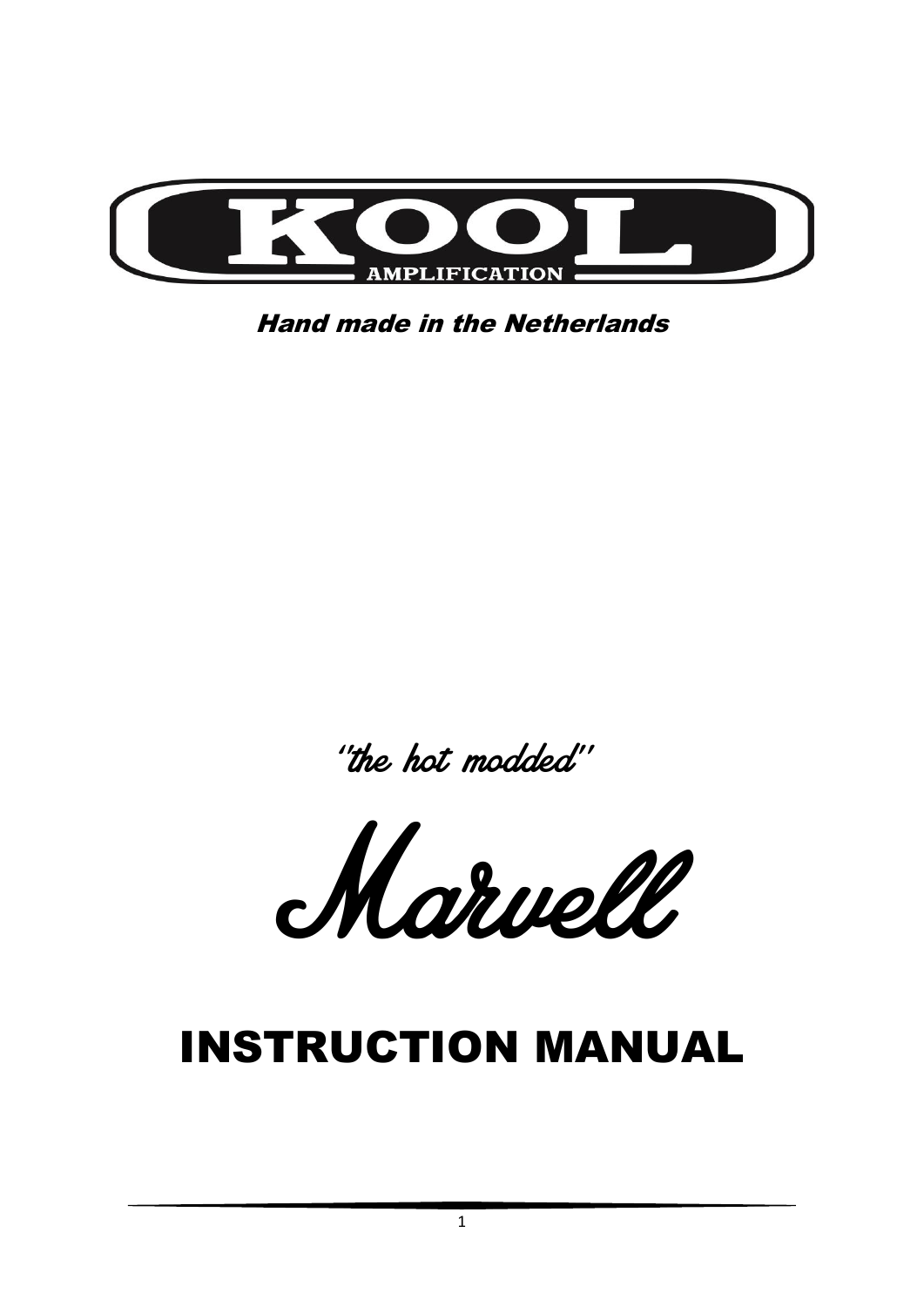Thank you for choosing Kool Amplification and congratulations on acquiring one of the most incredible sounding all tube guitar amplifiers available today!

Kool Amplification is Holland"s foremost guitar amp company, located 35 km north of Amsterdam in the Netherlands. Amp-designer and guitarist Aryjan Kool has been tweaking amplifiers and electric guitars since the early nineties. His passion for the electric guitar and tube amps resulted in the establishment of Kool Amplification in 2007. Ever since its foundation, the company"s reputation has been growing rapidly. Kool amplifiers and cabinets have been part of numerous recordings and live rigs of Holland"s biggest acts. Over the last few years steadily guitarists all over the world have been discovering these hidden jewels from Europe"s lowlands…

Among many other things like windmills, clogs and "total football", the Netherlands are also very well known for cradling guitar virtuosos such as Edward van Halen, Jan Akkerman and Adrian Vandenberg. Art, design and technology are at the heart of the Dutch identity and expressed through the world famous "Dutch Design" philosophy. Here at Kool Amplification we are proud to be part of that history and honour these great traditions and heritage through the design and manufacturing of our amplifiers and cabinets. The principle of blending beauty and functionality to perfection is always at heart of all of our designs.

Every Kool Amplification product is proudly handmade from A to Z in our own custom shop, right here in the Netherlands. The equation of Dutch Design, state-of-the-art technology, oldworld-craftsmanship and the use of the best components and the finest materials available, result in a unique blend of awesome tone, feel and functionality.

From countless conversations and correspondence with Kool Amplification users we learned how much guitar players appreciate the reliability, simplicity and the unique character and feel of our amps and cabs. We are confident your new Kool amplifier will do the same for you and bring you countless moments of joy and inspiration.

the hot modded **Marvell**.

Contemporary plexi tone from ultra clean to mega hot. Featuring wide gain range, super tight low-end, fast attack, big fat plexi mids and endless sustain.. Whether you like to use pedals or only the sounds of this amp (or both) this amp is tone chameleon you have been dreaming of.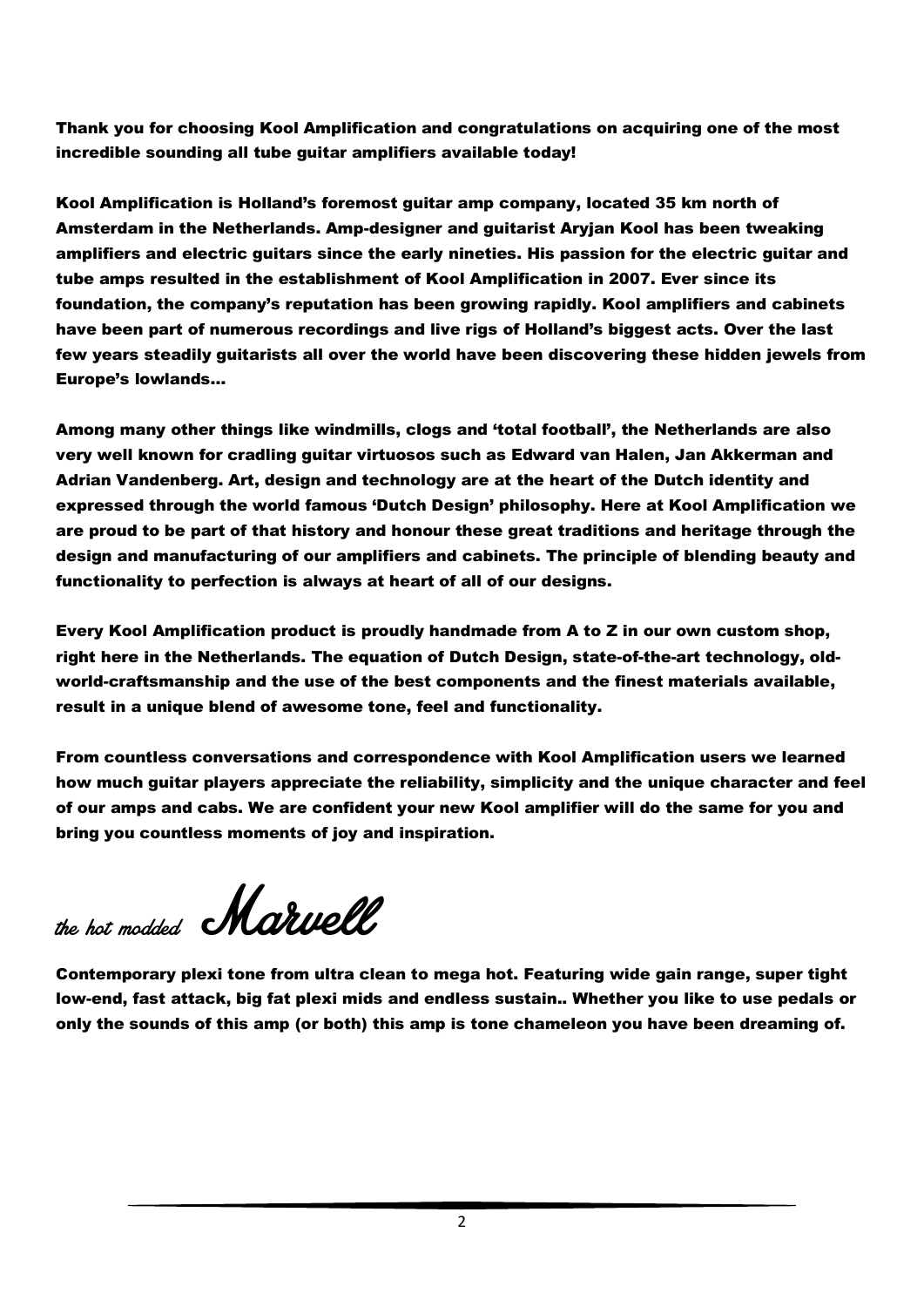# SAFETY INSTRUCTIONS

We want you to enjoy your amplifier to the best of its potential. So please before you go any further, take a moment to read these SAFETY INSTRUCTIONS

- $\div$  Read these guidelines & keep them
- Follow all instructions, guidelines & warnings.
- $\div$  Do not use this amplifier near water or any other liquid
- $\div$  Do not subject to direct sunlight for longer periods of time
- Do not store directly near heat source
- Do not store in moist environment
- Do not block any openings
- $\div$  Do not attempt to clean the amplifier with any fluids: use only a dry cloth
- $\div$  Do not attempt to modify or service this product yourself

•Removing covers could mean you are exposed to dangerous voltages that may result in severe injury or death

• Refer all servicing to qualified service personnel

• It is the nature of tube amplifiers to get hot, so please let it cool down for at least 5 minutes before moving it.

• Damage Requiring Service: Unplug this product from the wall outlet and refer servicing to qualified service personnel under the following conditions:

- $\div$  When the power-supply cord or plug is damaged;
- $\div$  If liquid has been spilled, or objects have fallen into the product;
- $\div$  If the product has been exposed to rain or water;
- $\div$  If the product does not operate normally by following the operating instructions.
- Adjust only those controls that are covered by the operating instructions. Improper adjustment of other controls may result in damage and will often require extensive work by a qualified technician to restore the product to its normal operation;
- $\div$  If the product has been dropped or damaged in any way;
- $\div$  When the product exhibits a distinct change in performance this indicates a need for service.

• Replacement Parts: When replacement parts are required, be sure the service technician uses replacement parts specified by the manufacturer or have the same characteristics as the original part. Unauthorized substitutions may result in fire, electric shock, or other hazards.

#### What"s included?

Your amplifier comes with the following:

- $\div$  A mains lead for your country
- 3 button footswitch
- This User Guide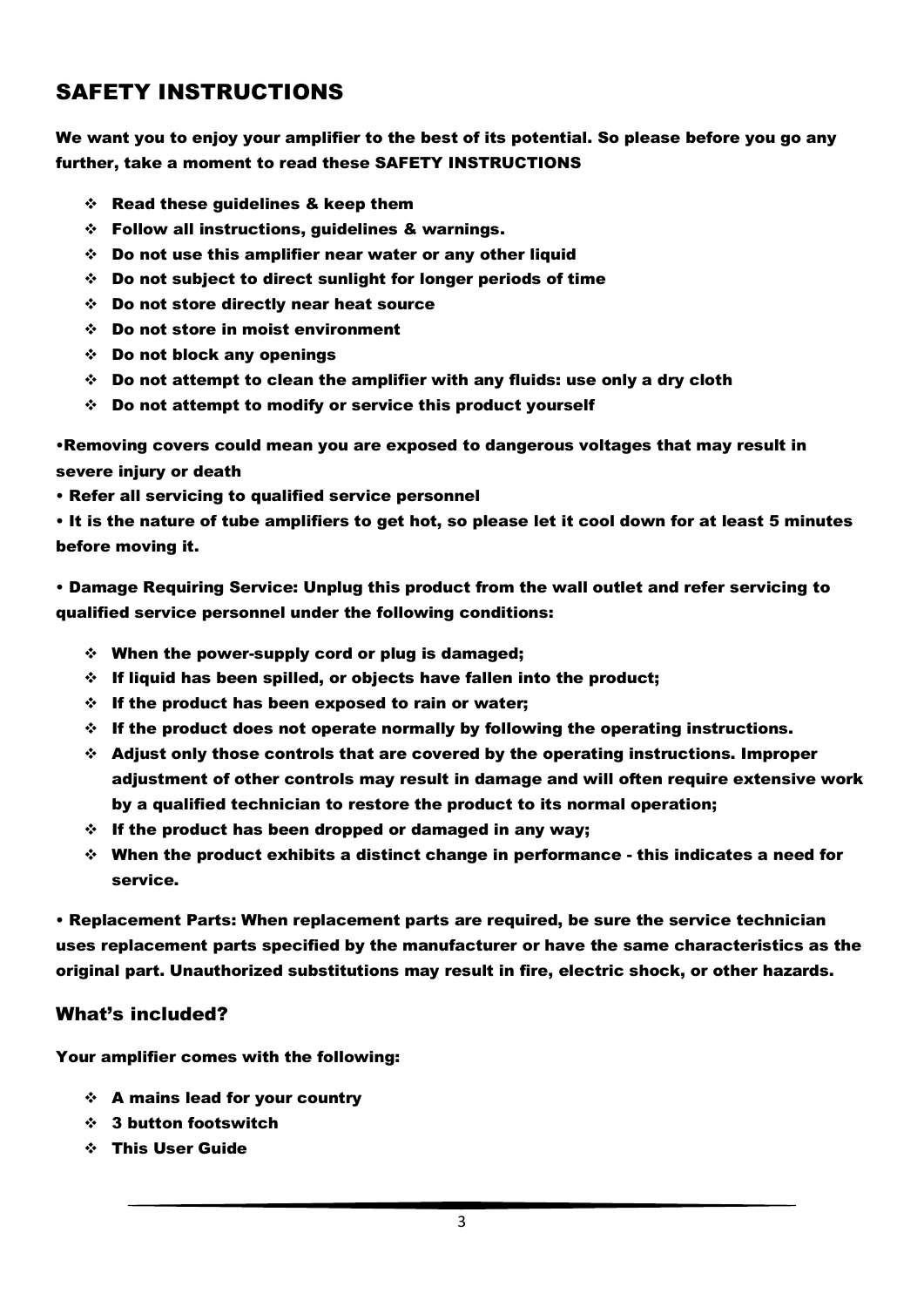# FRONT PANEL



INPUT: Plug in your guitar here.

CHANNEL SWITCH: Manual switch between channel 1 and 2. Switch to CH2 position to activate footswitch

CH1 BRIGHT SWITCH: Adds brightness to channel 1

CH2 BRIGHT SWITCH: Adds brightness to channel 2

CH1 GAIN: This control effectively sets the gain on channel 1

CH2 GAIN: This control effectively sets the gain on channel 2

BASS: This controls the low frequency content of your sound. Low levels of bass can be good at low volumes, to capture naturel tone, sustain and feel of higher volume setting.

MIDDLE: Controls the midrange frequencies in your sound. Run the middle control higher to help cut through a band mix, or generally fatten and 'widen' your sound. Run it lower for a lighter, less "in-your-face" kind of sound.

TREBLE: Controls the high frequency content of your sound and is also a powerful tone shaper when it comes to character.

CH1 MASTER: This CH1 master volume levels volume on channel 1.

CH2 MASTER: This CH2 master volume levels volume on channel 2.

PRESENCE: This controls a different part of the high frequency response of your amplifier than the treble control. It helps you tame or enliven your tone depending on your situation, without having to change your EQ. Tech-talk: As the presence is in the negative feedback line in the power section of your amp it works most effectively when the (SVC) Volume is cranked up.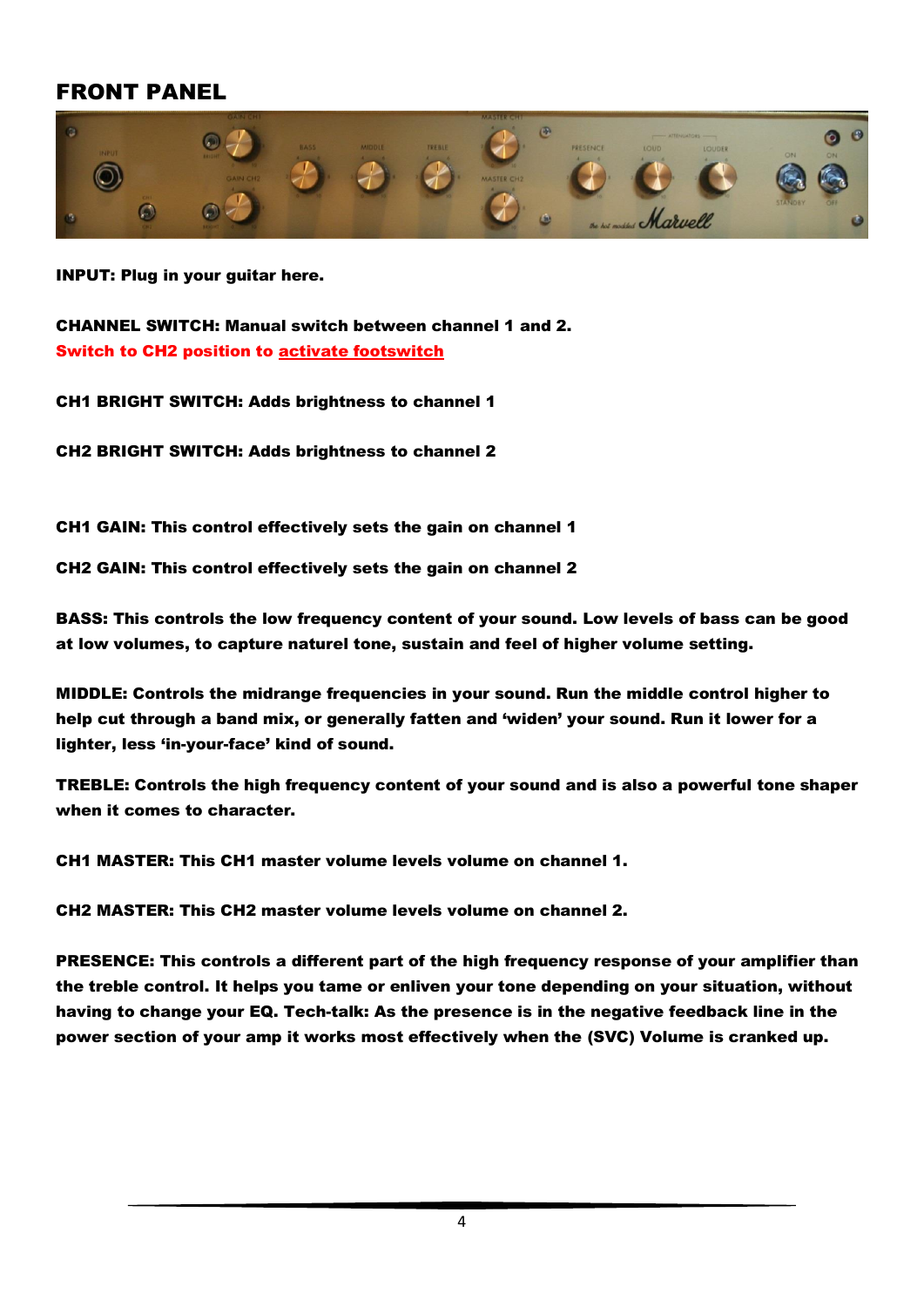LOUD: first attenuator. Sets the power from 20 to 50 Watts.

LOUDER: Second attenuator. Sets the power from 20 to 50 Watts.

LOUD & LOUDER are (only) switchable by the footswitch allowing you to set a rhythm and solo volume. They are identical in function. When footswitch is disconnected the "Louder" knob is enabled.

ON/STANBY: Leave this in STANDBY mode for at least 1 minute for maximum tube life, switch to ON mode when you are ready to use the amp. Place back in STANDBY mode when you"re not using the amp for a break.

ON/OFF: Turn this ON to power the amp. Leave amp in STANDBY MODE for at least 1 minute. The amp reaches it electrical/musical sweet spot within 10 minutes and then stabilizes to deliver hours and hours of heavenly tone.

POWERLAMP: This lights up when the amp is powered.

### REAR PANEL



MAINS INLET (IEC Socket): Please only use the correct mains cord for your territory! The mains inlet contains a slide where the mains fuse is located. Always use the correct rating and type of fuse indicated as indicated on the back of your amplifier.

HT FUSE: The HT or "High Tension" fuse protects the high voltage for the tube supply. If this fuse blows, the first step is to replace it with an identical fuse. Always use the correct rating and type of fuse as indicated on the back of your amplifier. The HT fuse may sometimes blow due to "flash-over" inside an output tube. This is where during the manufacturing process, not all of the gas is removed from the glass envelope and the "getter" inside the tube, usually made from barium or magnesium oxide, will burn or evaporate these remaining gasses resulting in the common silvered internal surface of the tube. This process, which is more likely to happen with new equipment, draws high current momentarily and can blow the HT fuse. It will rarely cause any damage so just replacing the fuse is sufficient to get the amp running normally again. However, if the HT FUSE repeatedly blows, it may indicate a serious tube failure where internal parts of a tube are shorted and in this case the amplifier needs to be checked by a qualified engineer to assess the problem.

SPEAKER OUTPUT: Plug your speaker cabinet(s) in here. Warning!: We strongly advise to not mismatch your amp with the speaker cabinet.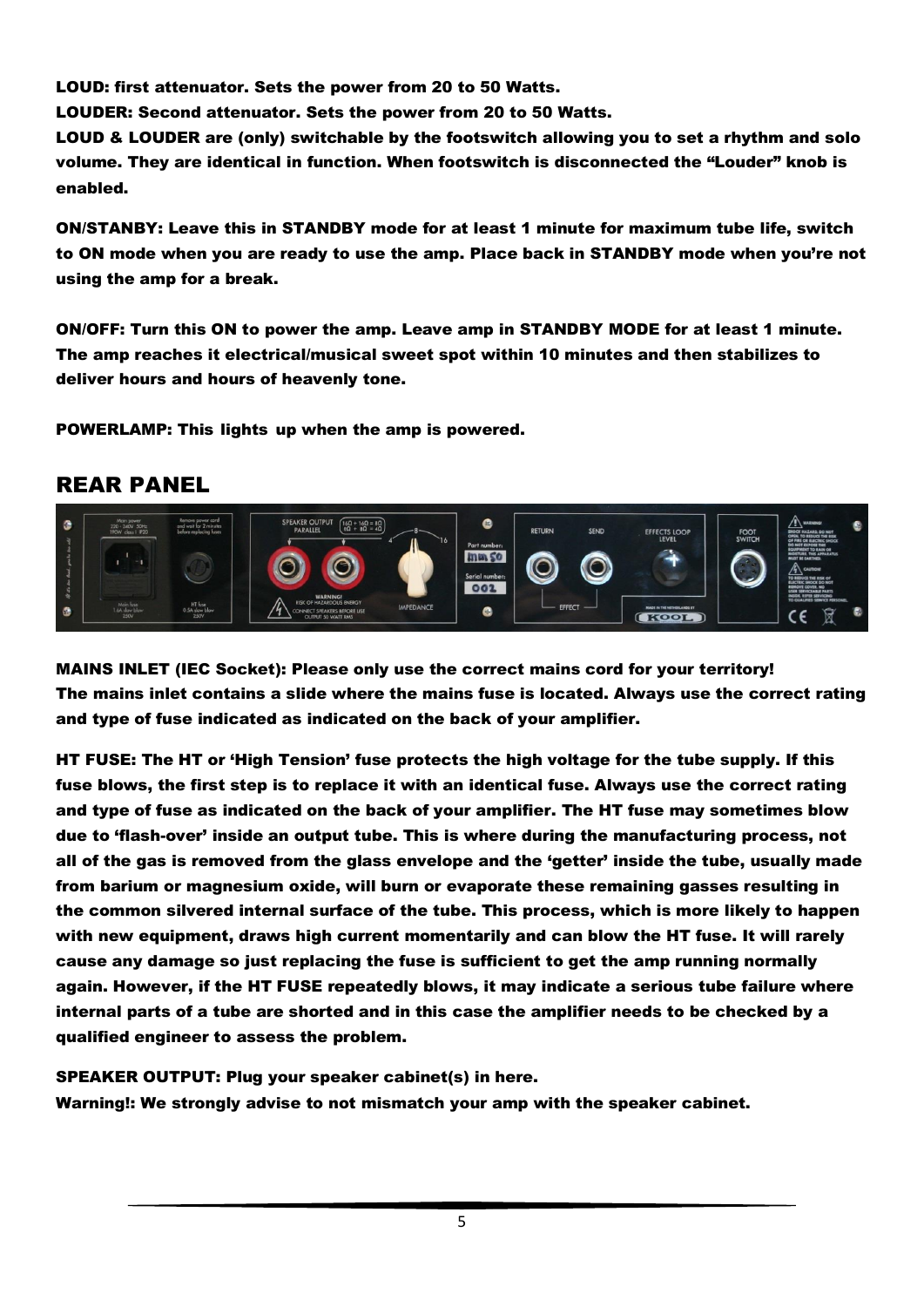IMPEDANCE SELECTOR: Enables you to match your amp with the impedance of your speaker cabinet. When using a single cabinet please choose one of the two output sockets. (It does not matter which one you choose as they are wired in parallel internally) For a single 4 Ohm cabinets $\rightarrow$ Please set the impedance selector to 4 Ohm For a single 8 Ohm cabinets  $\rightarrow$  Please set the impedance selector to 8 Ohm For a single 16 Ohm cabinets  $\rightarrow$  Please set the impedance selector to 16 Ohm For a pair of 8 Ohm cabinets $\rightarrow$ Please set the impedance selector to 4 Ohm For a pair of 16 Ohm cabinets  $\rightarrow$  Please set the impedance selector to 8 Ohm

EFFECTS LOOP – Your amp is equipped with a 12AU7 buffered - low impedance - series effects loop. The effects loop can be switched on and off using the footswitch. When switched off the effects loop is true-bypassed. By using the 12AU7, the effects loop is as neutral as "tubetechnically" possible. But as with any electronic component added to the circuit there will be a slight change in tone. It depends very much on which kind of guitar is being used whether this sound change is audible or not. Please keep in mind that probably the most change in sound will be caused by the used effect(s). For a proper use of the effects loop on channel 2 it is important to set the 'channel 2 master' between 12 and 15 o'clock.

EFFECTSLOOP LEVEL: Allows you to boost or attenuate the level according to master volume settings.

SEND JACK: This is where you plug the INPUT of your Effect(s). Use a high quality shielded guitar cable.

RETURN JACK: This is where you plug the OUT of your Effect(s). Use a high quality shielded guitar cable.

FOOTSWITCH: The 3 button footswitch is an integral part of your amplifier. This means you need the footswitch to switch channels, effects loop and the oud & Louder attenuators. When the footswitch is disconnected the amp switches automatically to: Channel 2, Effects loop "on", Louder.

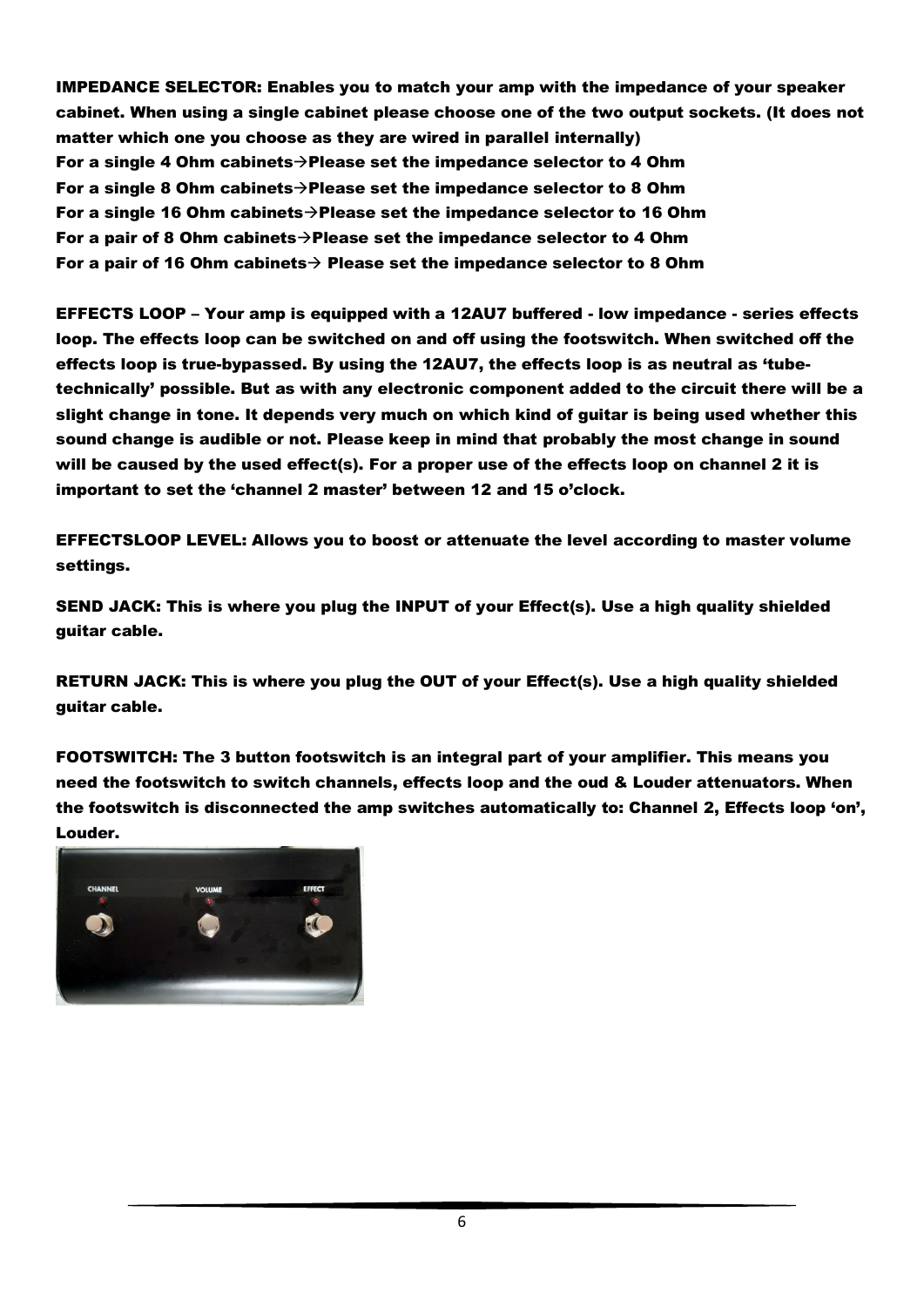PLEASE NOTE: The lightning flash with arrowhead symbol, within an equilateral triangle, is intended to alert the user to the presence of insulated 'dangerous voltage' within the product's enclosure that may be of sufficient magnitude to constitute a risk of electric shock. Terminals labelled as "Speaker Outputs" must be connected to a speaker cabinet of the designated load rating using an un-shielded two conductor cable for speaker use at all times during operation. Never use a guitar cable to connect the amplifier to a speaker as this presents the amplifier with a 'capacitive load'. This can cause instability or oscillation which may seriously damage tubes and/or the expensive output transformer.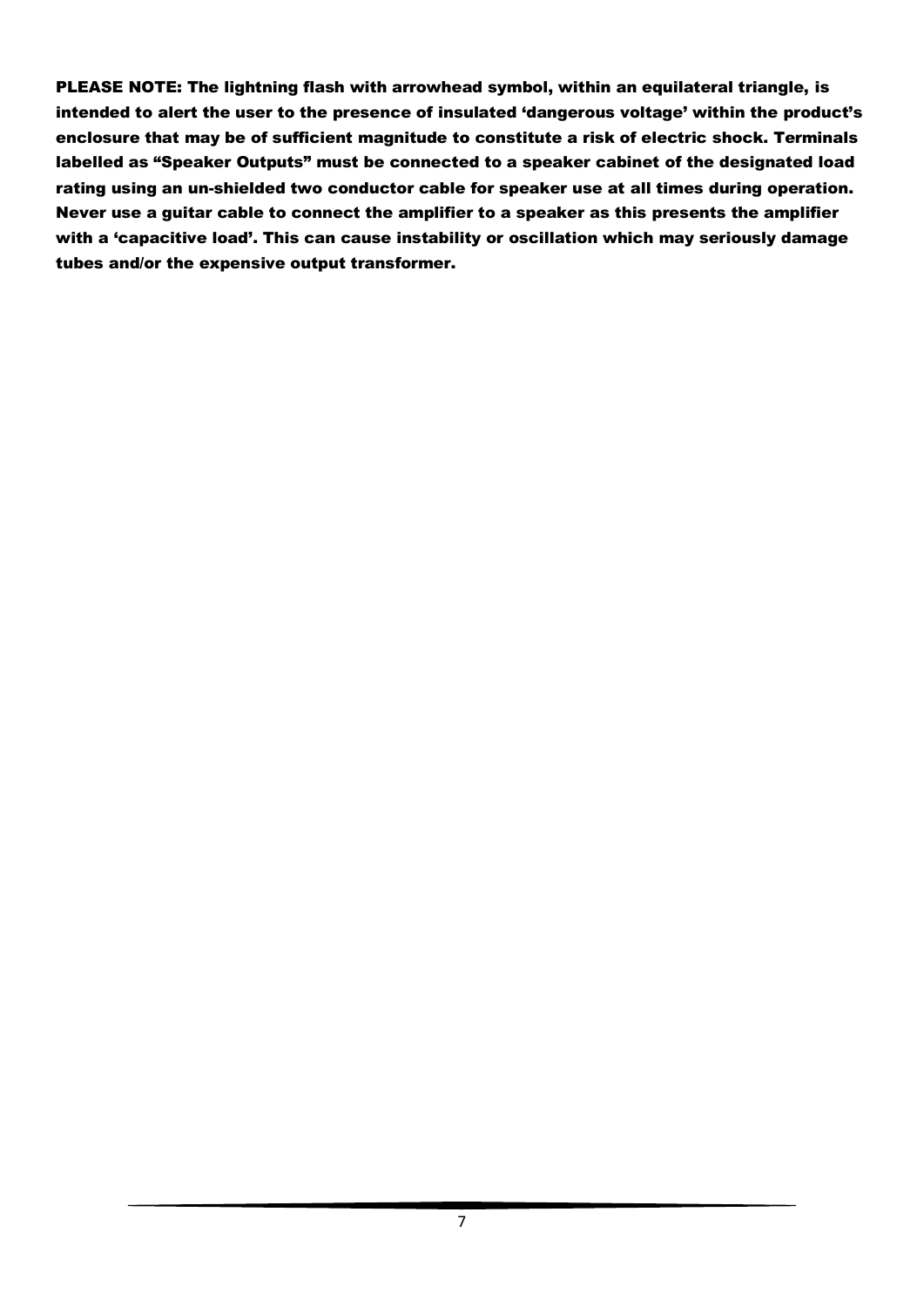# VERY IMPORTANT WARNINGS!!

In certain countries, (specifically, Nordic countries), is it totally forbidden to open up any electronic equipment or to work on them at all unless you are a fully qualified and approved technician. Please check the laws in your country and do not attempt to change tubes/tubes or re-bias the amplifier if the law forbids this. In this case, please take your amplifier to a qualified and approved electronics technician. In certain countries it is also totally forbidden to keep or place any liquids on top of the amplifier, (e.g. beer, water bottles, glass, drinks etc). This may cause serious electric shocks and/or dangerous situations.

## OUTPUT POWER

WARNING! This amplifier has been designed to achieve a very high sound pressure level (SPL) so caution is required when playing in high power mode or hearing damage may result.

#### BIASSING (for fully qualified and approved technician only!):

Please read "VERY IMPORTANT WARNINGS" first. We strongly advise you to have re-bias jobs of your amp done by a fully qualified and approved technician.

#### Information for your qualified and approved technician:

After the power tubes are being replaced by new ones your amp needs a re-bias job. To do this the chassis of the amp does not have to be opened. The bias-pot can be accessed through a small hole next to the power transformer using a small screwdriver. The bias can be accurately done by using a bias device such as a TAD Bias-master. 50 Watt EL34 equipped amps should be biased around 37 mA and 18 Watt 6V6 equipped amps should be biased around 20 mA.

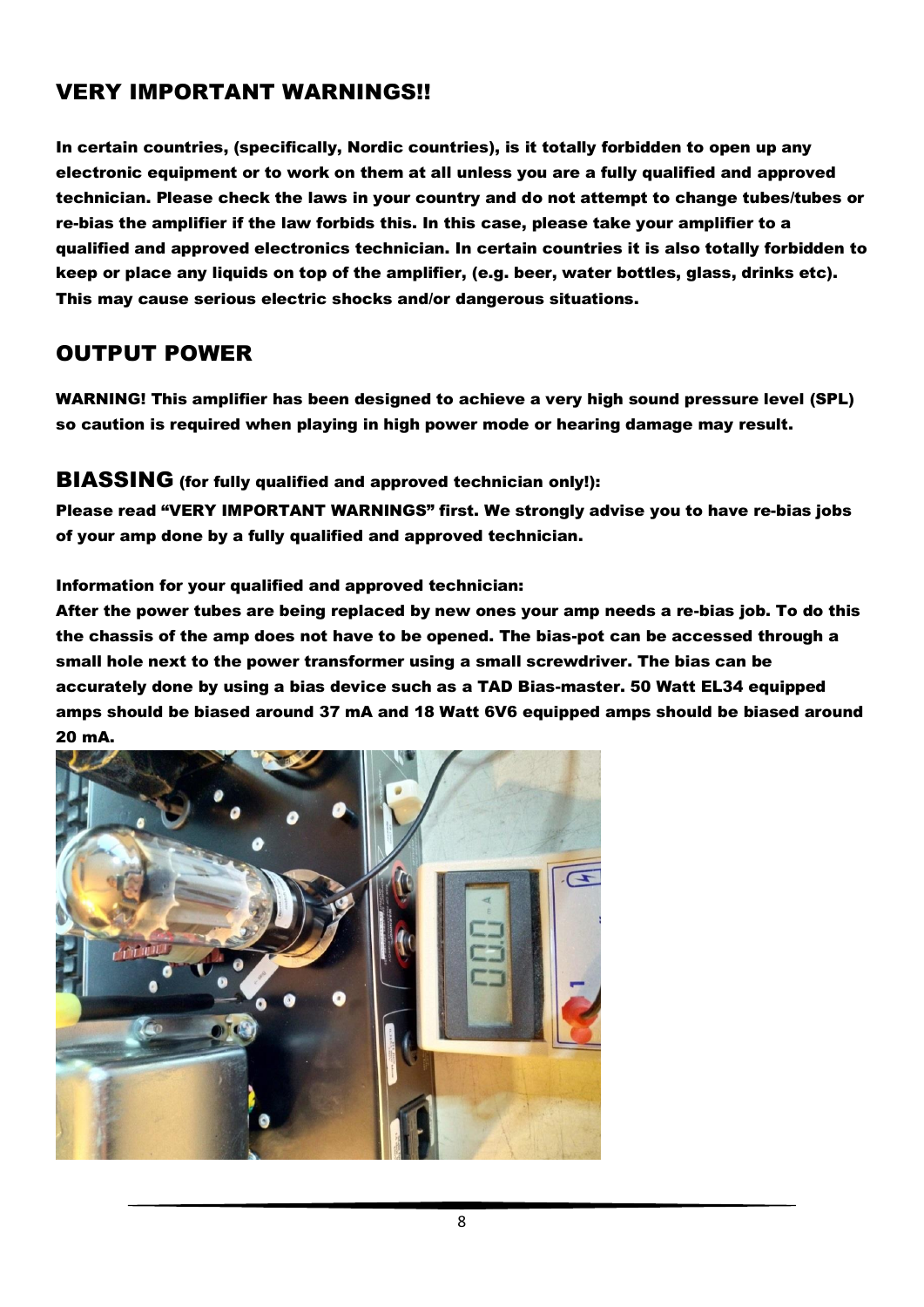# MAIN FEATURES

2 channels with independent gain and master Bright switches on both channels Channel 1: ''68 Plexi Clean' Channel 2 = 'Contemporary Plexi Overdrive' Loud & Louder Attenuators (affect channel 1 and 2) Ultra wide gain range control on both channels for ultimate gain versatility True bypass effects loop with level control Footswitch (channel, effects loop, loud&louder ) Outputs 4, 8, 16 Ohm or 2x16, 2x8 Ohm

Output: 20 - 50 Watts R.M.S. **OVERTONES** transformers, custom made in BRITAIN Tube  $Amp \mathcal{D}octor$  2 xTAD Premium EL34B-STR power tubes 4 x pre-amp tubes: 3 x 12AX7, 1 x 12AU7 (effects loop) Outputs 4, 8, 16 Ohm or 2x16, 2x8 Ohm Head weight: approx. 16 kg

## FINISH & CONSTRUCTION

Hand soldered / hand wired in the Netherlands by Kool Amplification Dimensions head: H=27 cm W=51 cm D=25,5 cm